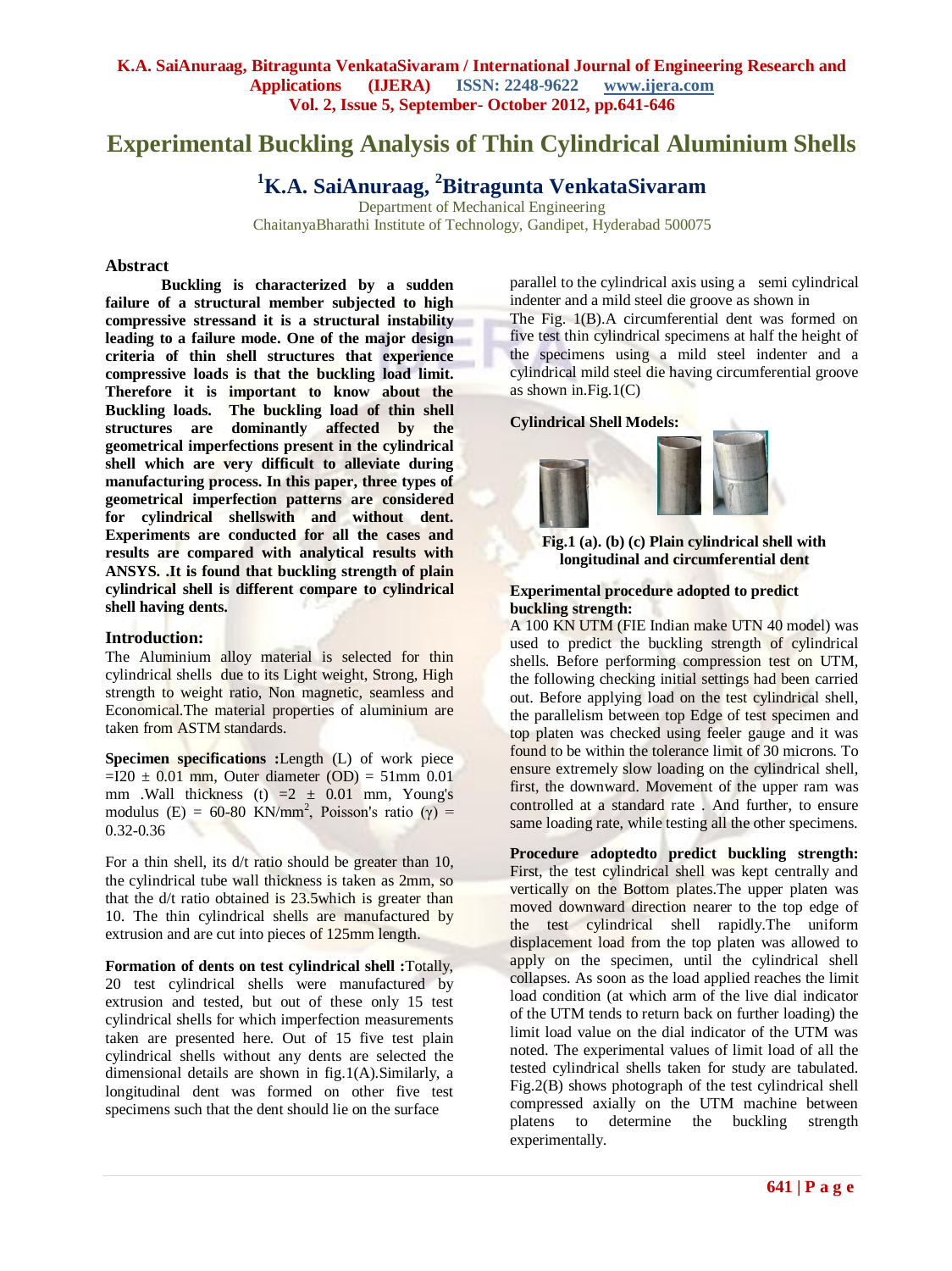



**Fig.2 (B) Test cylindrical shell compressed axially on UTM**

**Buckling Analysis forPlain cylindrical shell without dent:**SHELL93 is particularly well suited to model curved shells. The element has six degrees of freedom at each node: translations in the nodal  $x$ ,  $y$ , and  $z$ directions and rotations about the nodal x, y, and zaxes. The deformation shapes are quadratic in both inplane directions. The element has plasticity, stress stiffening, large deflection, and large strain capabilities





**Fig 4.B. Meshed Plain cylindrical shell** 



**Fig 4.C. Loaded Constrained Plain cylindrical shell Buckling Analysis for cylindrical shell with a longitudinal dent :**



**Fig 5a. Model of Cylindrical shell** 



**Fig 5.b. Meshed Cylindrical shell with longitudinal dent**

**Buckling Analysis forcylindrical shell with a circumferential dent:**



**Fig 5.c Model of Cylindrical shell** 



**Fig 5.d. Meshed Cylindrical shell with circumferential dent**

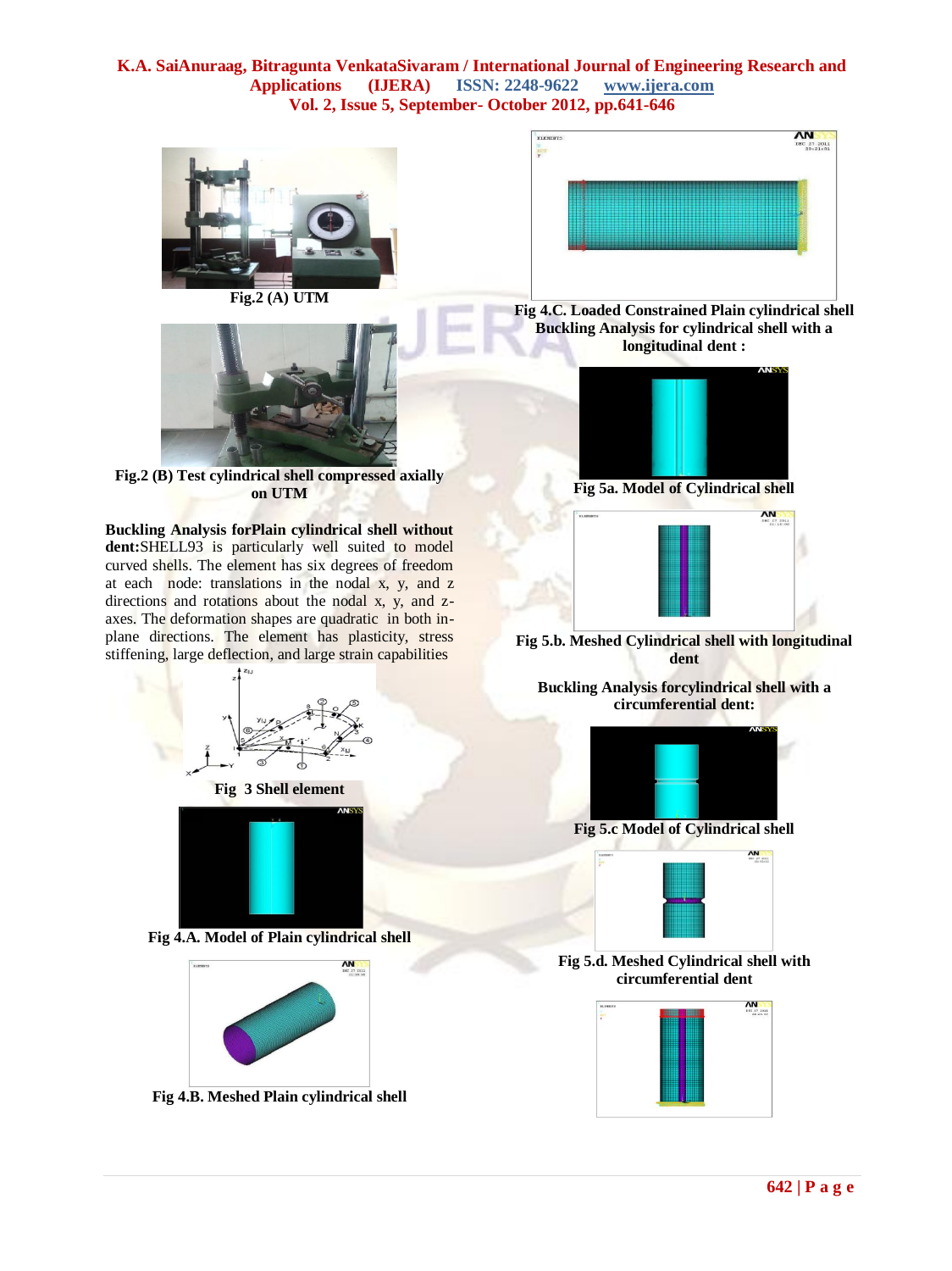

#### **Fig 5.e. Loaded constrained shell with longitudinal and circumferential dent**

#### **Results and Discussion:**

**Analysis of cylindrical shells without dent: (A) Experimental Buckling load:**

The test cylindrical shells without dent taken for study failed at the maximum load of 160 kN During this process on reaching the limit load condition the failure of the cylindrical shell was noticed by the formation of partial ring of plastic bulge at the top edge of the cylindrical shell. The Deformed shapes of the test cylindrical shells are shown in Fig6.1.Arespectively.

| S.no | <b>Type of</b><br>cylindrical shell | <b>E</b> Experimental<br>buckling load |  |
|------|-------------------------------------|----------------------------------------|--|
| 01   | <b>Plain cylindrical</b><br>shell   | <b>160 KN</b>                          |  |

 **Table no: 04 Experimental Buckling load of cylindrical shells without dent**

| Mode | <b>Buckling factor</b> | <b>Critical load</b><br>(KN) |
|------|------------------------|------------------------------|
| 01   | $0.18181E+06$          | 181.81                       |
| 02   | $0.18181E + 06$        | 181.81                       |
| 03   | $0.22594E+06$          | 225.94                       |

The test cylindrical shells without dent taken for study has the critical load 181.81 KN for the two nodes this is due to that deformation along X&Y Direction. The critical load for third mode is 225.94 This is due to that deformation along X,Y&Z Direction. The Deformed shape and Mode shape of the cylindrical shells are shown in Fig 6.1.B &Fig 6.1.Crespectively.

# **(C) Comparison of Experimental and computational Buckling load**

**Table 06 Comparison of Experimental and computational Buckling load**

| S<br>$\mathbf{m}$<br>$\widetilde{\mathbf{6}}$ | Type of<br>cylindrical<br>shell | Expe<br>rimenta<br>bucklin<br>g load | Critica<br>Load<br>(KN) | Percen<br>tage of<br>increase<br>(°) |
|-----------------------------------------------|---------------------------------|--------------------------------------|-------------------------|--------------------------------------|
| 0                                             | Plain<br>cvlindrical<br>shell   | 160 KN                               | 181.81                  | 13                                   |







**Fig. 6.1.C Mode shapes of plain cylindrical shell** 

| Mode | <b>Buckling factor</b> | Critical load<br>ŒУ |
|------|------------------------|---------------------|
| 01   | $0.15935E + 06$        | 159.35              |
| 02   | $0.19056E + 06$        | 190.56              |
| 03   | $0.22159E + 06$        | 221.59              |

**Table 07 Buckling factor load results for Cylindrical shell with longitudinal dent**

**Analysis of cylindrical shells with a longitudinal dent and circumferential dent:**



**Fig. 6.2.A Deformed shapes--- plain cylindrical shell , with a longitudinal dent and a circumferential dent**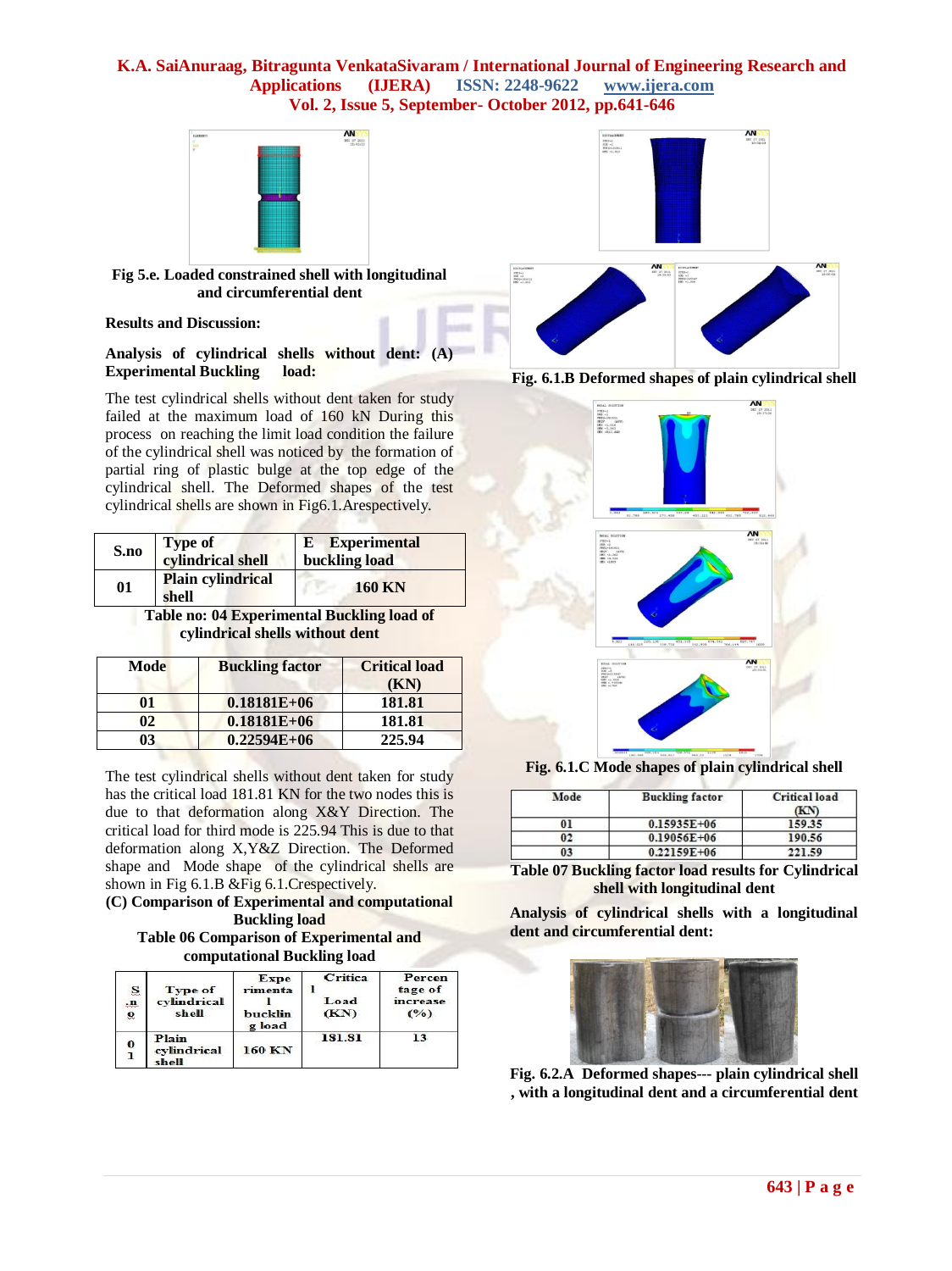The test cylindrical shell with a longitudinal dent taken for study has the critical load 156.35 KN. For the first mode , 190.56 KN for second mode and 221.59KN for the third mode. Varying load is due to that deformation gradually varying from X,Y&Z Direction. The Deformed shape and Mode shape of the cylindrical shells are shown in Fig 6.2.B &Fig 6.2.Crespectively.

| Type of<br>cvlindrical<br>shell                   | Experimental<br>buckling load | Critical load | Percentage of<br>increase (%) |
|---------------------------------------------------|-------------------------------|---------------|-------------------------------|
| Cylindrical<br>shell with<br>longitudinal<br>dent | 142 KN                        | 159.35(KN)    | 12<br>--                      |

**Table 08 Computational Buckling load of cylindrical shells with a longitudinal dent**

**(C) Comparison of Experimental and computational Buckling load:**









**Fig.6.2.C.Mode shapes of cylindrical shell with Longitudinal dent**

**Buckling factor load results for Cylindrical shell with circumferential dent**

| <b>Mode</b> | <b>Buckling factor</b> | <b>Critical load</b><br>'KN) |
|-------------|------------------------|------------------------------|
| 01          | $0.10227E + 06$        | 102.27                       |
| 02          | $0.10233E + 06$        | 102.33                       |
| 03          | $0.19964E + 06$        | 199.64                       |
|             | ---                    | $\sim$                       |

**Table 09 Computational Buckling load of cylindrical shell with a circumferential dent**

The test cylindrical shells withcircumferential denttaken for study has the critical load of 102.27 KN. for the two nodes this is due to that deformation along X&Y Direction in dent geometry. The critical load for third mode is 199.64 KN This is due to that deformation along X,Y&Z Direction. The Deformed shape and Mode shape of the cylindrical shells are shown in Fig6.3.B & Fig6.3.Crespectively

**(A) Comparison of Experimental and computational Buckling load**

| <b>Type of</b><br>cylindrical<br>shell | <b>Experimentalbu</b><br>ckling load | Criti<br>cal<br>load | <b>Percent</b><br>age of<br>increase<br>$(\%)$ |
|----------------------------------------|--------------------------------------|----------------------|------------------------------------------------|
| with<br>circumfere<br>ntial dent       | <b>102 KN</b>                        | 102.2<br>KN          | 0.3                                            |

**Table 10Comparison of Experimental and computational Buckling load**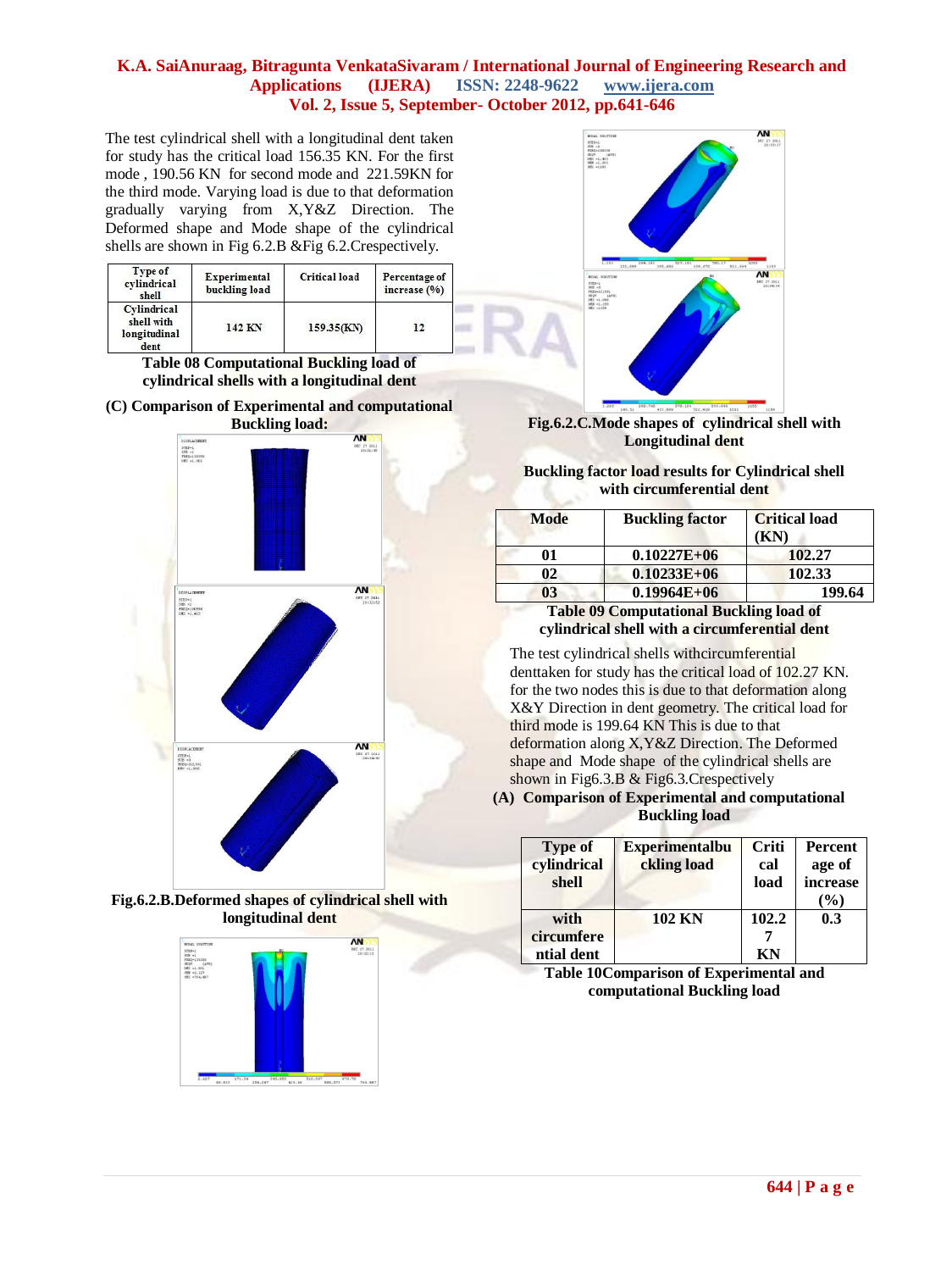

**Fig.6.3.B.Deformed shapes of test cylindrical shell with circumferential dent**





**6.4 Comparisons of Results** 

| S.no | Type of<br>cylindric<br>al shell                                    | <b>Experi</b><br>mental<br>bucklin<br>g load | Computational<br>buckling load | Percentage of<br>increase $(\% )$ |
|------|---------------------------------------------------------------------|----------------------------------------------|--------------------------------|-----------------------------------|
| 01   | Plain<br>cylindric<br>al shell                                      | <b>160 KN</b>                                | 181.81 KN                      | 13                                |
| 02   | Cylin<br>drical<br>shell<br>with<br>longit<br>udinal<br>dent        | 142 KN                                       | 159.35 KN                      | 12                                |
| 03   | <b>Cylindric</b><br>al shell<br>with<br>circumfe<br>rential<br>dent | <b>102 KN</b>                                | 102.27 KN                      | 0.3                               |

**Table 13 comparison of Experimental and computational load results**

# **Conclusions**

- 1. Buckling strength of plane cylindrical shells is higher compare to cylindrical shell with longitudinal dent and circumferential dent.
- 2. Buckling strength of plane cylindrical shells is 14% more compare to compare to cylindrical shell with longitudinal dent and 77 % more than cylindrical shell with circumferential dent.
- 3. Buckling strength of cylindrical shells with a longitudinal dent is higher than buckling strength of cylindrical shells with a circumferential dent.
- 4. Buckling strength of cylindrical shells with a longitudinal dent is 55% higher than buckling strength of cylindrical shells with a circumferential dent.
- 5. From the analysis it is found that when the maximum amplitude of imperfections is present, the pattern gives out the lowest critical buckling Load when compared to the other imperfection patterns considered. When the amplitude of imperfections is minimum, the pattern gives out the highest critical buckling load when compared to the other imperfection patterns considered.
- 6. From the analysis it is observed that the displacement, stress and deformation is maximum at top of the shell and minimum at bottom portion of the shell.